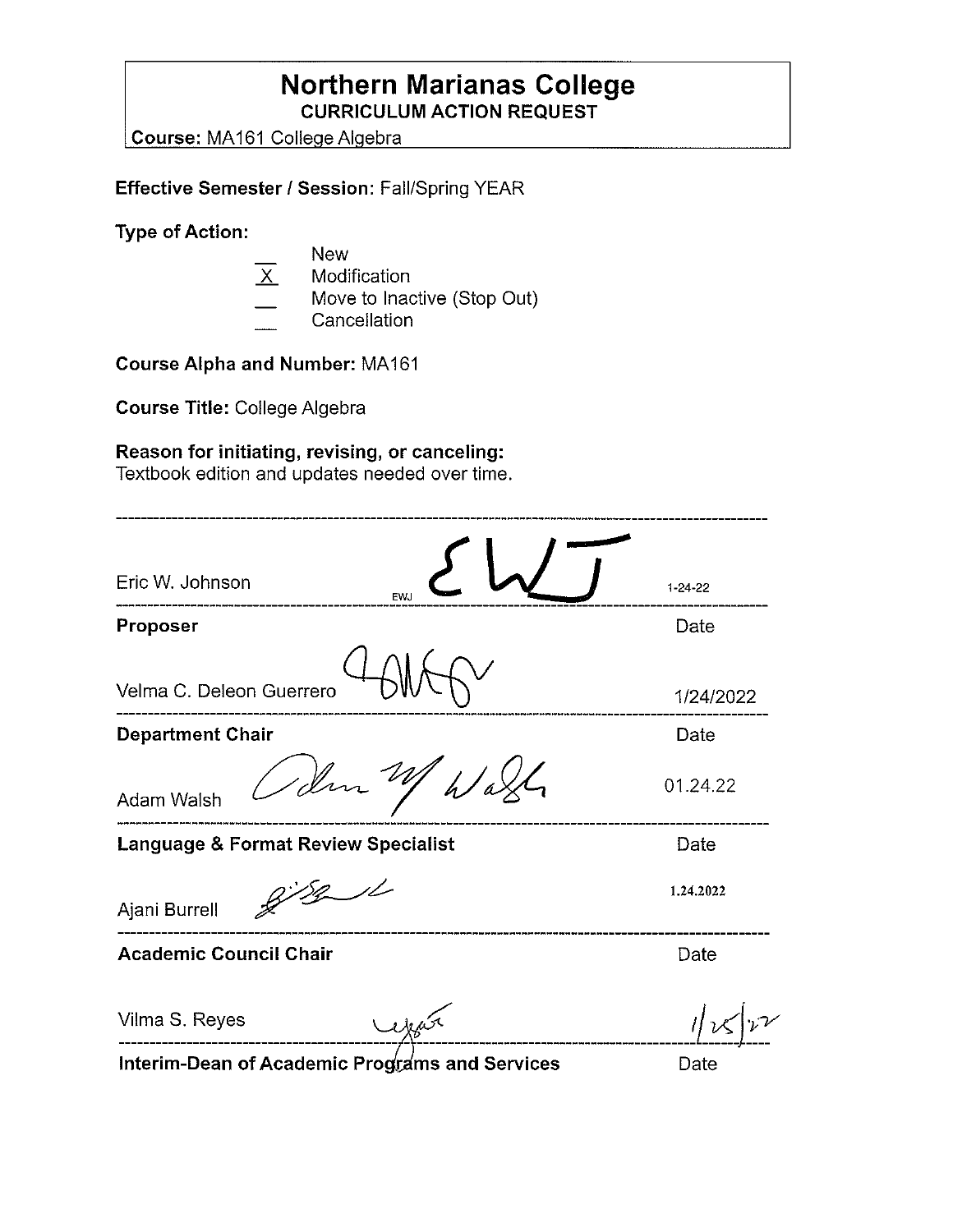# **Northern Marianas College** Page: 2 **Course Guide**

**Course:** MA161 College Algebra

### **1. Department**

Science, Mathematics, Health & Athletics

### **2. Purpose**

The purpose of this course is to enable students to: (1) develop proficiency in college algebra, (2) offer a college-level mathematics course that will be sufficient for many Associate and Bachelor degree programs, and (3) prepare those students who are interested in taking a calculus course.

### **3. Description**

## **A. Required/Recommended Textbook(s) and Related Materials**

Required:

Aufman, Nation, College Algebra (8th Edition). Cengage. ISBN-13: 978-1-285-434 77-3

Recommended: None

#### **B. Contact Hours**

- **1. Lecture:** 4 per week/ 60 per semester
- **2. Lab:** None
- **3. Other:** None

### **C. Credits**

- **1. Number:** 4
- **2. Type:** Regular Degree Credits

#### **D. Catalogue Course Description**

This course focuses on the theories and applications of algebraic, exponential, and logarithmic functions. Numerical, algebraic, and graphical techniques are emphasized throughout, both in the presentation of concepts and in solving problems. A Tl-82/83/89 graphic calculator is required. Prerequisites: MA 132 (Offered Fall, Spring and Summer).

### **E. Degree or Certificate Requirements Met by Course**

MA161 meets the Math core course requirement for all degrees at NMC.

### **F. Course Activities and Design**

Course activities include: lecture, discussions, homework assignments, tests, quizzes, and a comprehensive final exam.

### **4. Course Prerequisite(s); Concurrent Course Enrollment**

Prerequisites: MA 132 Concurrent Course Enrollment: None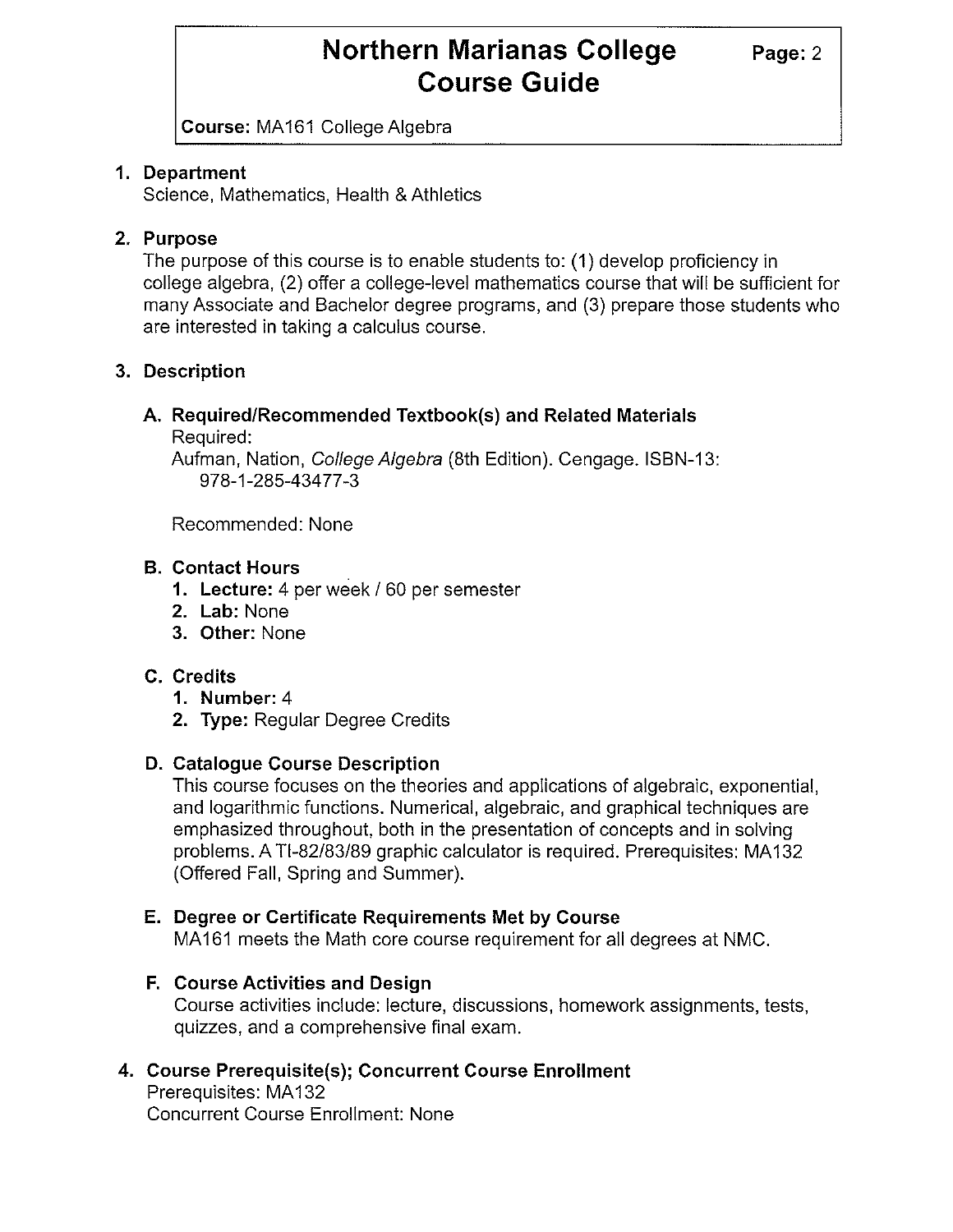# **Northern Marianas College** Page: 3 **Course Guide**

**Course:** MA161 College Algebra

#### **Required English/Mathematics Proficiency Level(s)**

English Placement Level: EN095 Mathematics Placement Level: MA 161

#### **5. Estimated Cost of Course; Instructional Resources Needed**

Cost to the Student: Tuition for a 4-credit course; cost of textbook; cost of a Tl-82/83/89 graphics calculator; and instructional materials fee.

Cost to the College: Instructor's salary.

Instructional resources needed for this course include: classroom equipped with whiteboard, markers, and eraser; an electronic projection device and television or other viewing device for calculator demonstrations; Tl-82/83/89 graphics calculator w/ manual, and instructor's edition textbook w/ supplemental materials.

#### **6. Method of Evaluation**

Students will be evaluated by their performance on the chapter quizzes, homework, and tests, as well as the completion of the final exam. NMC's grading and attendance policies will be followed.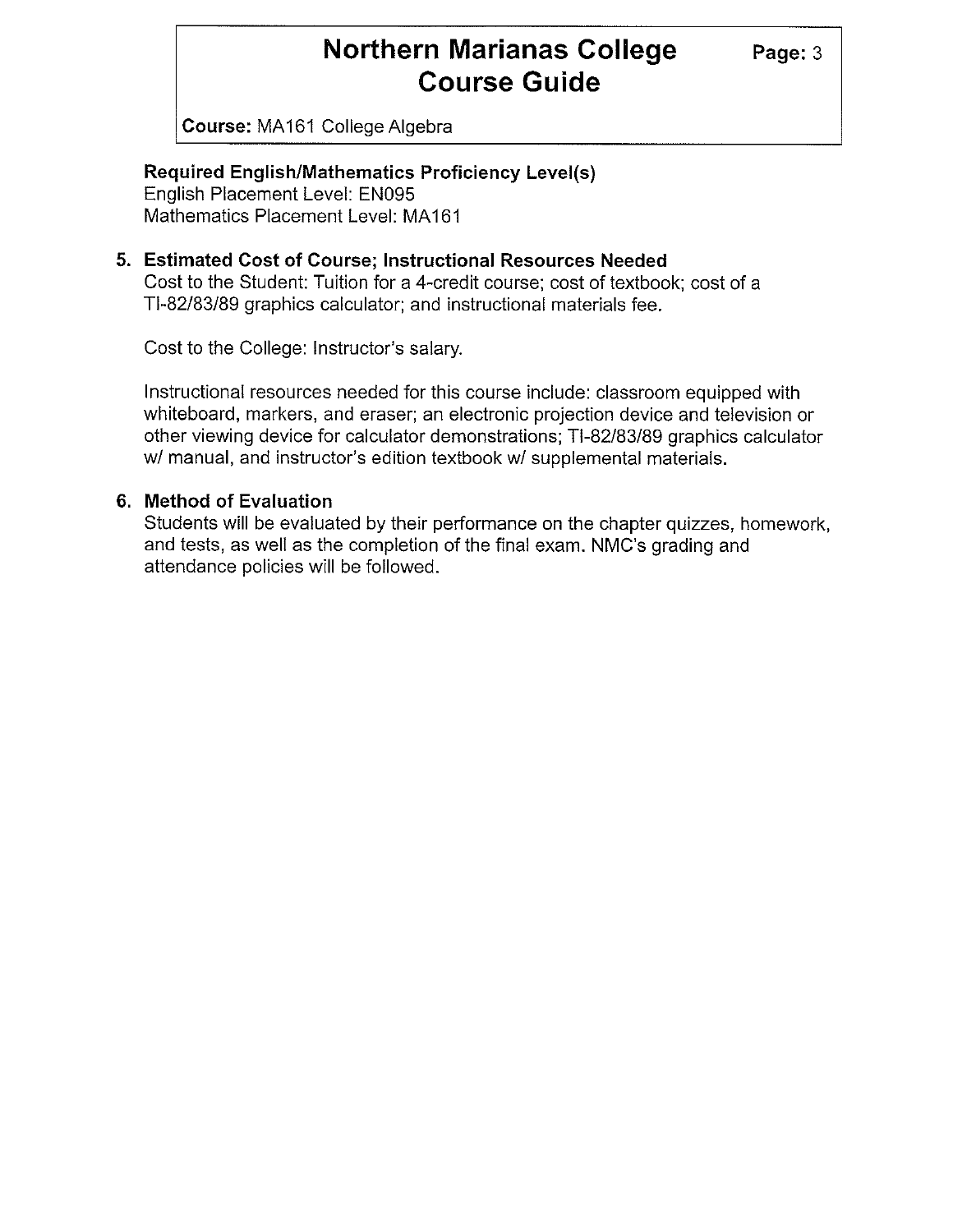# **Northern Marianas College** Page: 4 **Course Guide**

**Course: MA161 College Algebra** 

### **7. Course Outline**

This is a topical outline and does not necessarily indicate the sequence in which the material will be presented.

- 1.0 Equations and Inequalities
	- 1.1 Linear equations
	- 1.2 Formulas and applications
	- 1.3 Quadratic functions
	- 1.4 Other types of functions
	- 1.5 Inequalities
	- 1.6 Variation and applications
- 2.0 Functions and Graphs
	- 2.1 A two-dimensional coordinate system and graphs
	- 2.2 Introduction to functions
	- 2.3 Linear functions
	- 2.4 Quadratic functions
	- 2.5 Properties of graphs
	- 2.6 The algebra of functions
	- 2.7 Modeling data using regression
- 3.0 Polynomial and rational functions
	- 3.1 Polynomial division and synthetic division
	- 3.2 Polynomial functions
	- 3.3 Zeros of polynomial functions
	- 3.4 The fundamental theorem of algebra
	- 3.5 Rational functions and their graphs
- 4.0 Exponential and Logarithmic Functions
	- 4.1 Inverse functions
	- 4.2 Exponential functions and the graphs
	- 4.3 Logarithmic functions and their graphs
	- 4.4 Properties of logarithms
	- 4.5 Exponential and logarithmic equations
	- 4.6 Applications of exponential and logarithmic functions
	- 4.7 Modeling data with exponential and logarithmic functions
- 5.0 Topics in Analytic Geometry
	- 5.1 Parabolas
	- 5.2 Ellipses
	- 5.3 Hyperbolas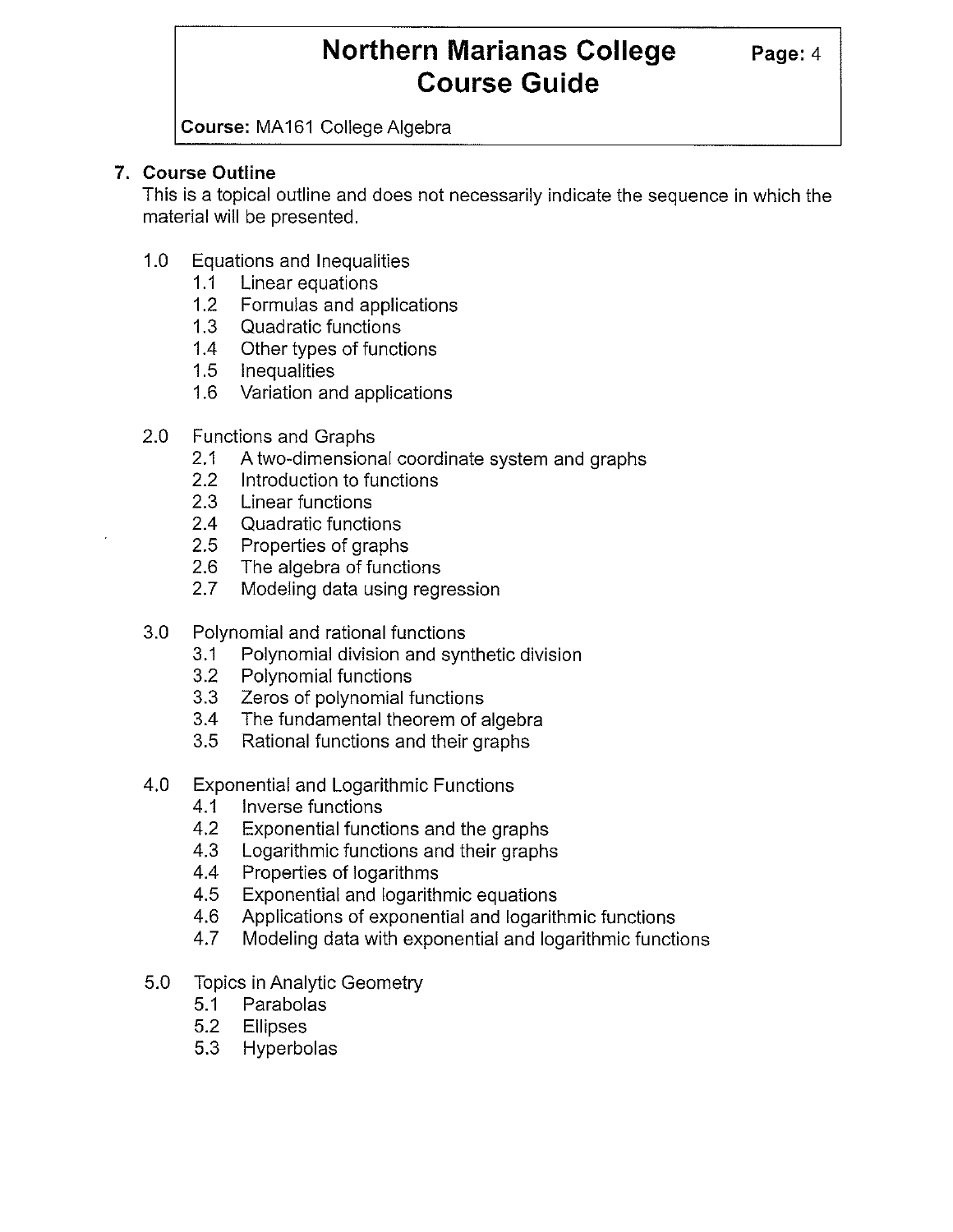# **Northern Marianas College** Page: 5 **Course Guide**

**Course:** MA 161 College Algebra

- 6.0 Systems of Equations
	- Systems of linear equation in two variables
	- 6.2 Systems of linear equations in more than two variables
	- 6.3 Nonlinear systems of equations
	- 6.4 Partial fractions
	- 6.5 Inequalities in two variables and systems of inequalities 6.6 Linear programming
	- Linear programming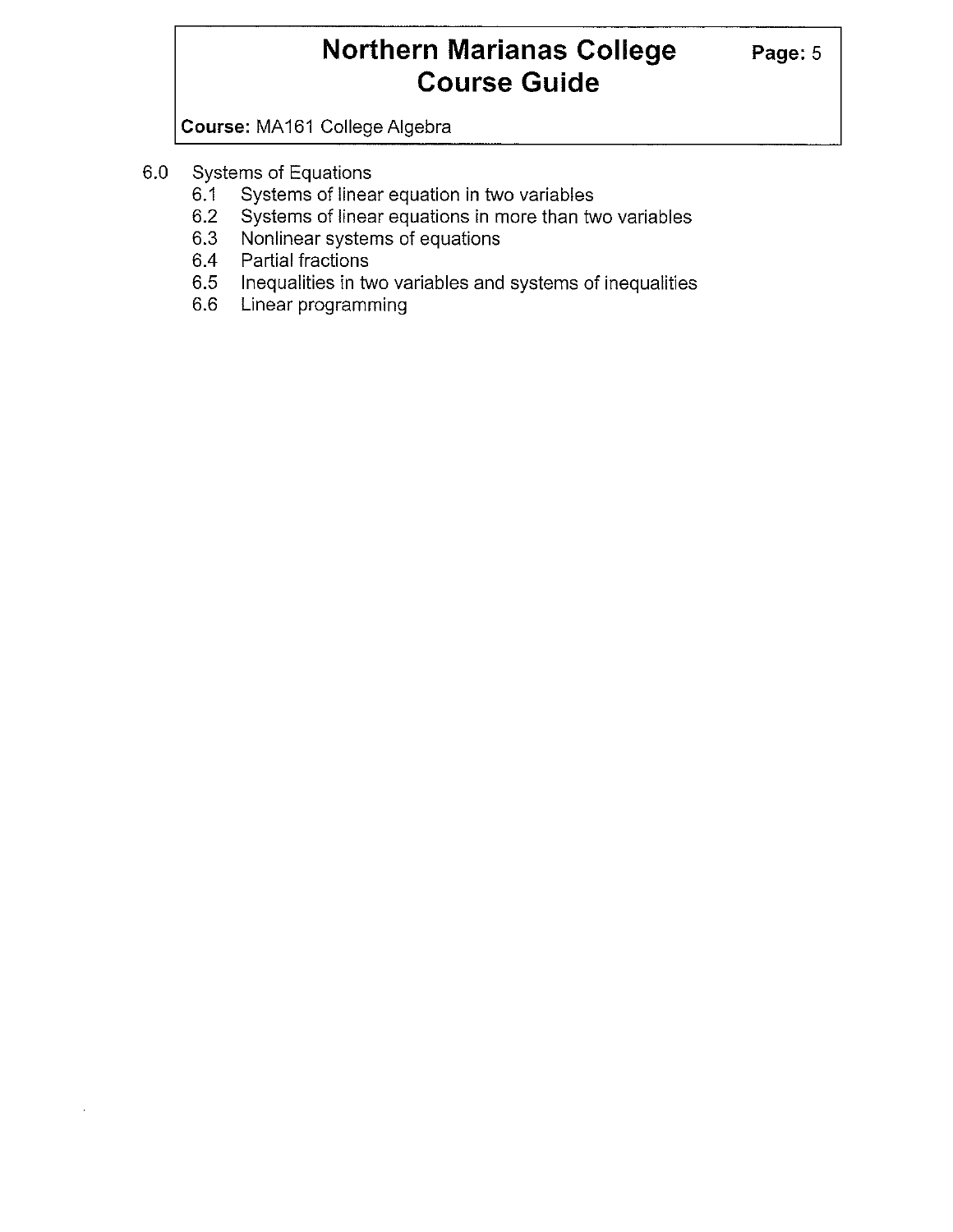# **Northern Marianas College** Page: 6 **Course Guide**

**Course:** MA 161 College Algebra

### **8. Instructional Goals**

The course will introduce students to:

- 1.0 Equations and Inequalities;
- 2.0 Functions and Graphs;
- 3.0 Polynomial and Rational Functions;
- 4.0 Exponential and Logarithmic Functions;
- 5.0 Topics and Analytic Geometry; and
- 6.0 Systems of Equations.